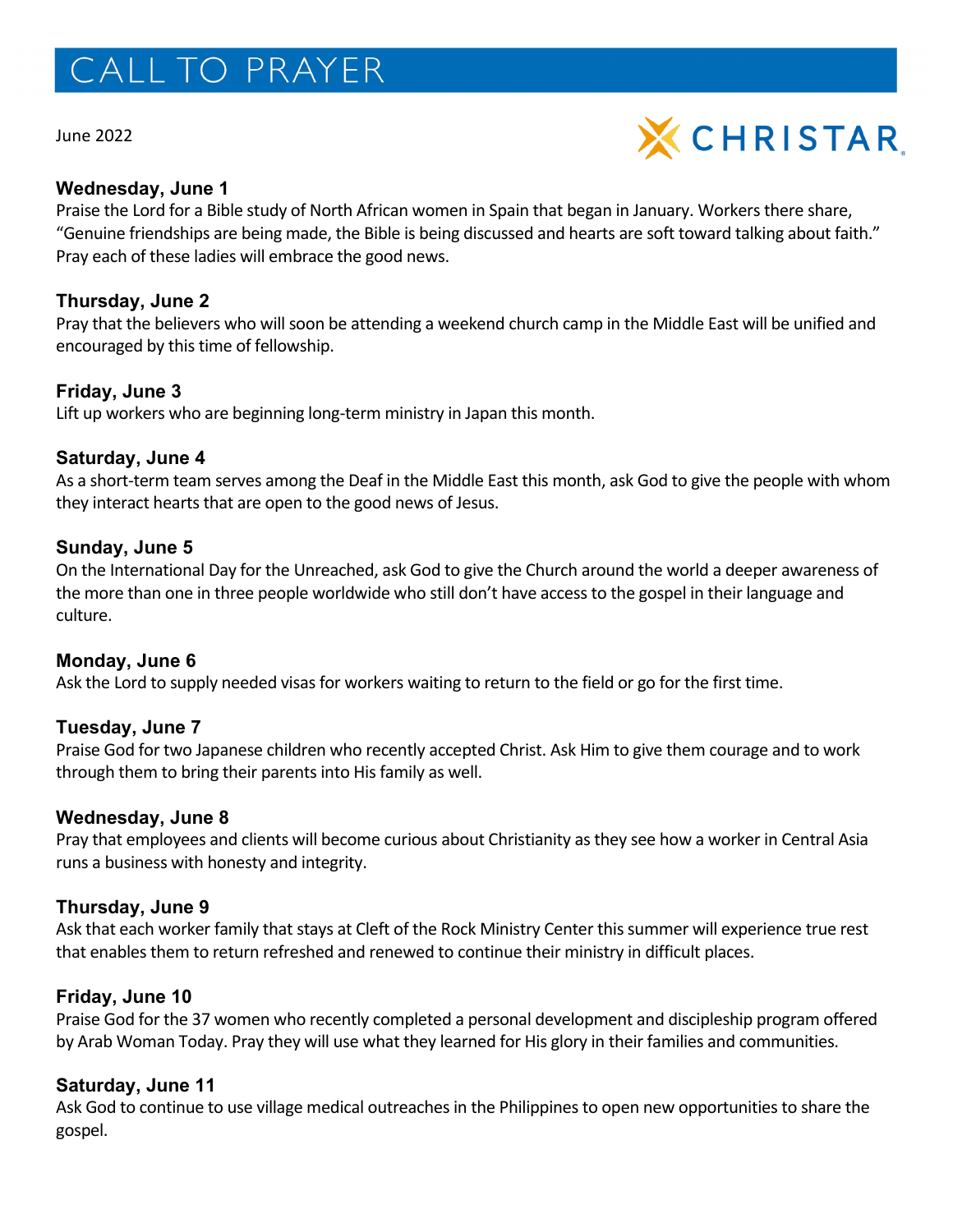# **Sunday, June 12**

Pray for wisdom for parents serving overseas as they help their children navigate the unique challenges of being third-culture kids.

# **Monday, June 13**

Lift up those participating in New Personnel Orientation this week. Pray each one will be encouraged and equipped to begin the journey toward mid- or long-term cross-cultural service with Christar.

# **Tuesday, June 14**

Praise God for working in the lives of families in the Middle East! Pray that a grandmother, mother and daughter who all recently trusted in Christ will encourage one another to fellowship with other believers and grow in faith.

# **Wednesday, June 15**

Ask the Lord to provide a new facility for the ABC Health Foundation in Albania that will allow it to continue to provide and model medical care based on a biblical worldview.

# **Thursday, June 16**

Pray for those who recently completed a tour of opportunities for ministry in the Middle East. Ask God to call some to return to serve long term and to prompt all to regularly pray for the people and places they encountered.

# **Friday, June 17**

Praise God for refugee children who are asking questions about God at a Bible club in the United States. Pray many will make lifelong commitments to Christ.

# **Saturday, June 18**

As many churches around the globe observe World Refugee Sunday tomorrow or on June 26, ask God to stir the hearts of believers to get involved in ministry among displaced people.

# **Sunday, June 19**

On Father's Day, ask God to bring fathers in least-reached\* communities to faith in His Son and use them to lead their entire households to Him.

# **Monday, June 20**

On World Refugee Day, pray that many displaced people will be drawn into God's family as they experience His care through the ministry of Christar workers and their local partners.

# **Tuesday, June 21**

Pray for the Christar appointees participating in Pre-Departure Orientation this week, asking God to use this time to prepare them well for their first term of cross-cultural service.

# **Wednesday, June 22**

Join workers in the Middle East in praying that believers from diverse backgrounds will be unified in Christ.

# **Thursday, June 23**

Pray for wisdom for workers in an immigrant community in Canada in continuing to connect with their students while English classes are on pause for the summer.

# **Friday, June 24**

Praise God for the new workers joining Christar today! Ask Him to use each one in powerful ways for His glory among the least-reached.